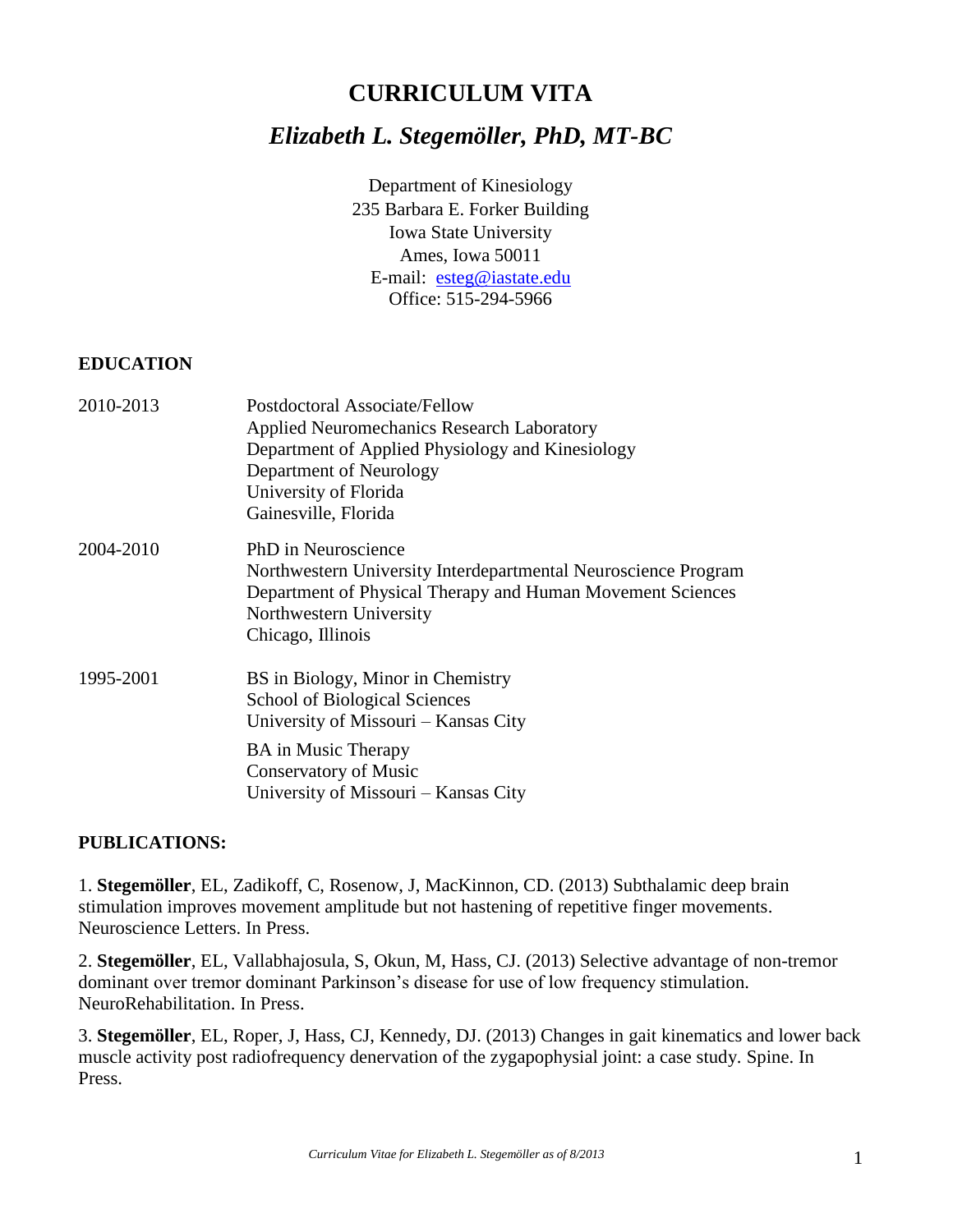4. Roper, J, **Stegemöller**, EL, Tillman, M, Hass, CJ. (2013) Metabolic cost and perceived effort during split belt treadmill walking in young healthy adults. European Journal of Applied Physiology, 113 (3); 729-34.

5. Nocera, J, **Stegemöller**, EL, Malaty, I, Okun, MS, Marsiske, M, Schmidt, P, Hass, CJ (2013) Using the timed up and go test to predict falling in Parkinson's disease. Arch Phys Med Rehabil, 94(7): 1300- 5.

6. Roemmich, RT, Nocera, JR, **Stegemöller,** EL, Hassan, A, Okun, MS, Hass, CJ. (2013) Locomotor adaptation and adaptive learning in Parkinson's disease and normal aging. Clinical Neurophysiology. In Press.

7. Fernandez KM, Roemmich RT, **Stegemöller** EL, Amano S, Thompson A, Okun MS, Hass CJ. (2013) Gait initiation impariments in both Essential Tremor and Parkinson's Disease. Gait and Posture. In Press.

8. Roemmich, RT, Field, AM, Elrod, JM, **Stegemöller**, EL, Okun, MS, Hass, CJ (2013) Interlimb coordination is impaired during walking in persons with Parkinson's disease. Clinical Biomechanics, 28(1); 93-7.

9. **Stegemöller**, EL, Buckley, T, Pitsikoulis, C, Barthelemy, E, Roemmich, RT, Hass, CJ. (2012) Postural instability and gait impairment during obstacle crossing in Parkinson's disease. Archives of Physical Medicine and Rehabilitation, 93(4); 703-9.

10. Roemmich, RT, **Stegemöller**, EL, Hass, CJ (2012) Lower extremity sagittal joint moment production during split-belt treadmill walking. Journal of Biomechanics, 45(16); 2817-21.

11. Hass, CJ, Malczak, P, Nocera, JR, **Stegemöller**, EL, Shukala, A, Malaty, I, Jacobson, CE, Okun, MS, McFarland, N (2012) Quantitative normative gait data in a large cohort of ambulatory persons with Parkinson's disease. PLoS One, 7(8); e42337.

12. Roemmich, RT, Nocera, JR, Vallabhajosula, S, Amano, S, Naugle, KM, **Stegemöller**, EL, Hass, CJ. (2012) Spatiotemporal variability during gait initiation in Parkinson's disease. Gait and Posture, 36(3); 340-3.

13. **Stegemöller**, EL, Allen, DP, Simuni, T, MacKinnon, CD. (2010) Rate-dependent impairments in repetitive finger movements in patients with Parkinson's disease are not due to peripheral fatigue. Neuroscience Letters, 482(1); 1-6.

14. Allen, DP, **Stegemöller**, EL, Zadikoff, C, Rosenow, J, MacKinnon, CD. (2010) Suppression of deep brain stimulation artifacts on the electroencephalogram by frequency-domain Hampel filtering. Clinical Neurophysiology, 121(8); 1227-1232.

15. **Stegemöller**, EL, Simuni, T, MacKinnon, CD. (2010) Reply: Effect of movement frequency on repetitive finger movements in patients with Parkinson's disease. Movement Disorders, 25, 252-253.

16. **Stegemöller**, EL, Simuni, T, MacKinnon, CD. (2009) Effect of movement frequency on repetitive finger movements in patients with Parkinson's disease. Movement Disorders, 24, 1162-1169.

17. **Stegemöller**, EL, Simuni, T, Mackinnon, CD. (2009) Syncopation deficits in older adults and patients with Parkinson's disease. Brain Research, 1290; 12-20.

18. **Stegemöller**, EL, Skoe, E, Nicol, T, Warrier, C, Kraus, N. (2008) Effects of musical training on the sound structure of speech and song. Music Perception, 25(5); 419-428.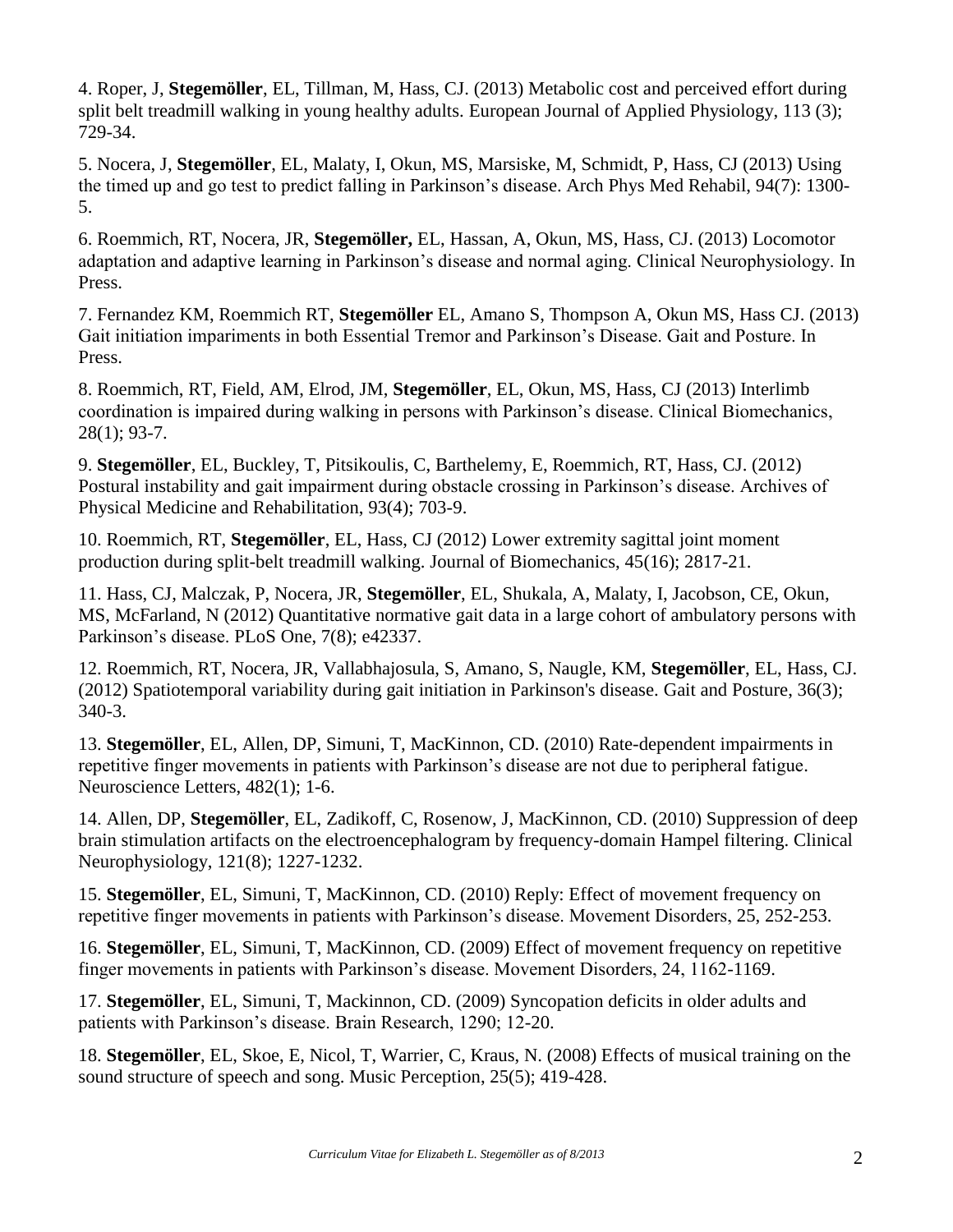### **FUNDING**

| Current           | Parkinson's Action Network Postdoctoral Research Advocacy Award<br>Parkinson's Action Network<br>\$12,500                                                                                                                                                                                                                                                                                                                                                      |
|-------------------|----------------------------------------------------------------------------------------------------------------------------------------------------------------------------------------------------------------------------------------------------------------------------------------------------------------------------------------------------------------------------------------------------------------------------------------------------------------|
| Current           | Effects of Singing on Speech and Swallow in Patients with Parkinson's Disease.<br>Principal Investigator<br>Parkinson's Study Group<br>\$24,995.18                                                                                                                                                                                                                                                                                                             |
| $3/2011 - 3/2012$ | The Effects of Disease Progression on Rate-Dependent Impairments in Repetitive<br>Finger Movements in Patients with Parkinson's Disease.<br>Principal Investigator.<br>University of Florida Clinical and Translational Science Institute Pilot and<br><b>Collaborative Research Projects Program</b><br>Supported in part by the National Institutes of Health (NIH) and National Center<br>for Research Resources (NCRR) CTSA grant 1UL1RR029890.<br>\$7,200 |

#### **SCIENTIFIC PRESENTATIONS**

1. **Stegemöller**, EL, Tilman, MD, McFarland, N, Subramony, SH, Okun, MS, Hass, CJ (2013) Repetitive finger movement performance differs between Parkinson's disease and atypical Parkinsonian syndromes. Acstract: Society for Neuroscience.

2. **Stegemöller**, EL, Tilman MD, MacKinnon, CD, Hass CJ, Okun, MS (2013) Movement festination of repetitive movements on the more and less affected side in patients with Parkinson's disease. Abstract: World Parkinson's Congress.

3. **Stegemöller**, EL, Wilson, JP, Hazamy A, Okun, MS, Altmann, LJP, Hass, C (2013) Associations between cognitive performance and gait variability in Parkinson's disease. Abstract: American Society of Biomechanics

4. **Stegemöller**, EL, Hass, CJ, Kennedy, DJ (2013) Changes in gait during treadmill walking after radiofrequency neurotomy of the low back. Abstract: American Academy of Physical Medicine and Rehabilitation.

5. **Stegemöller**, EL, Altmann LJP, Hazamy A, Wilson J, Okun, MS, Hass, CJ (2012) Effects of dual task on cycling performance in persons with PD. Abstract: Society for Neuroscience.

6. Funderburke, BA, Kopf, L, Sapienza, C, **Stegemöller**, EL, Wingate, J, Altmann, L (2012) Effect of singing treatment on voice function in patients with Parkinson's disease. Abstract: Voice Foundation.

7. Altmann, LJP, **Stegemöller**, EL, Hazamy, AA, Wilson, JP, Bowers, D, Sapienza, CM, Okun, MS, Hass, CJ. (2012) Graded dual task benefits of cognitive tasks on cycling in Parkinson's disease. Abstract: Society for Movement Disorders.

8. Hazamy, AA, Altmann, LJP, Wilson, JP, **Stegemöller**, EL, Bowers, D, Sapienza, CM, Okun, MS, Hass, CJ. (2012) Dual task dissociations in cognitive performance in Parkinson's disease. Abstract: Society for Movement Disorders.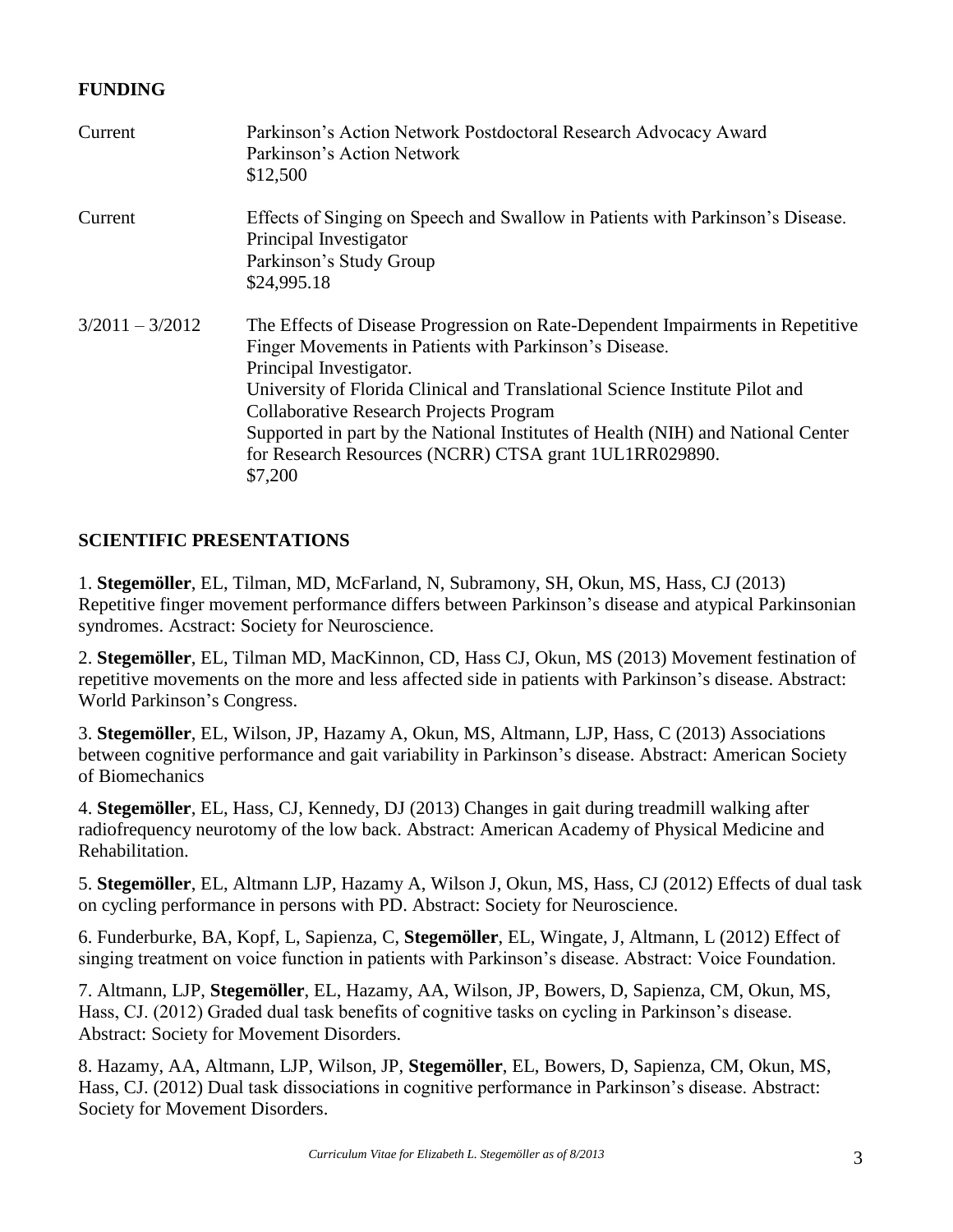9. Wilson, JP, Altmann, LJP, Hazamy, AA, **Stegemöller**, EL, Okun, MS, Hass, CJ (2012) Dual taskeffects during sentence production in Parkinson's disease. Abstract: Society for Movement Disorders.

10. Roemmich, RT, Patten, C, Corti, M, **Stegemöller**, EL, Hass, CJ (2012) Split-belt training alters inter-hemispheric inhibition and improves interlimb coordination in persons with Parkinson's disease. Abstract: Society for Neuroscience.

11. **Stegemöller**, EL, Vallabhajosula, S, Okun, M, Haq, I, Hwynn, N, Hass, CJ. (2011) Is there a case for Low Frequency DBS in Parkinson's Disease. Abstract: Society for Neuroscience.

12. Roper, J, **Stegemöller**, EL, Kennedy, DJ, Hass, CJ. (2011) Acute kinematic and physiologic changes during walking pre and post radiofrequency denervation of the zygapophysial joint. Abstract: Society for Neuroscience.

13. **Stegemöller**, EL, Allen, DP, Simuni, T., MacKinnon, CD (2010). Movement related coherence during repetitive finger movements in patients with Parkinson's disease. Abstract: Society for Neuroscience.

14. **Stegemöller**, EL, Allen, DP, Simuni, T., MacKinnon, CD. (2010) Rate-dependent impairments in repetitive finger movements in Parkinson's disease are associated with tonic suppression of movementrelated cortical oscillations. Abstract: Society for Movement Disorders.

15. **Stegemöller**, EL, Allen, DP, Zadikoff, C, Rosenow, J, MacKinnon, CM (2009) Unconstrained repetitive finger movements in patients with Parkinson's disease: effects of deep brain stimulation. Abstract: Society for Neuroscience.

16. **Stegemöller**, EL, Simuni, T, MacKinnon, CD. (2008) Timing and frequency barriers during repetitive finger movements in patients with Parkinson's disease. Abstract: Society for Movement Disorders.

17. **Stegemöller**, EL, Skoe, E, Nicol, T, Warrier, C, Kraus, N. (2007) Effects of musical training on the sound structure of speech and song. Abstract: Association for Research in Otolaryngology Conference.

18. **Stegemöller**, EL, Myers, L, MacKinnon, CD. (2006) Unconstrained repetitive finger movements in patients with Parkinson's disease: effects of external cueing, movement frequency, movement timing and medication. Abstract: Society for Neuroscience.

### **INVITED PRESENTATIONS**

| 2013 | Application of Evidence Based Music-Brain Data in Autism<br><b>CMTE Course: National Music Therapy Conference</b>                                |  |
|------|--------------------------------------------------------------------------------------------------------------------------------------------------|--|
| 2013 | Keynote: Evidence Related to Music and the Brain: Implications for Music<br><b>Therapy Practice</b><br>Music Settlement's Centennial Symposium   |  |
| 2013 | Keynote: Your Brain on Music, Translating Neuroscience into Clinical Practice<br>Oregon Association of Music Therapy Conference                  |  |
| 2013 | Music Therapy in Parkinson's Disease<br>Oregon Association of Music Therapy Conference                                                           |  |
| 2010 | Moving to the Music; What is the Brain Doing?<br>National Music Therapy Conference<br>Curriculum Vitae for Elizabeth L. Stegemöller as of 8/2013 |  |